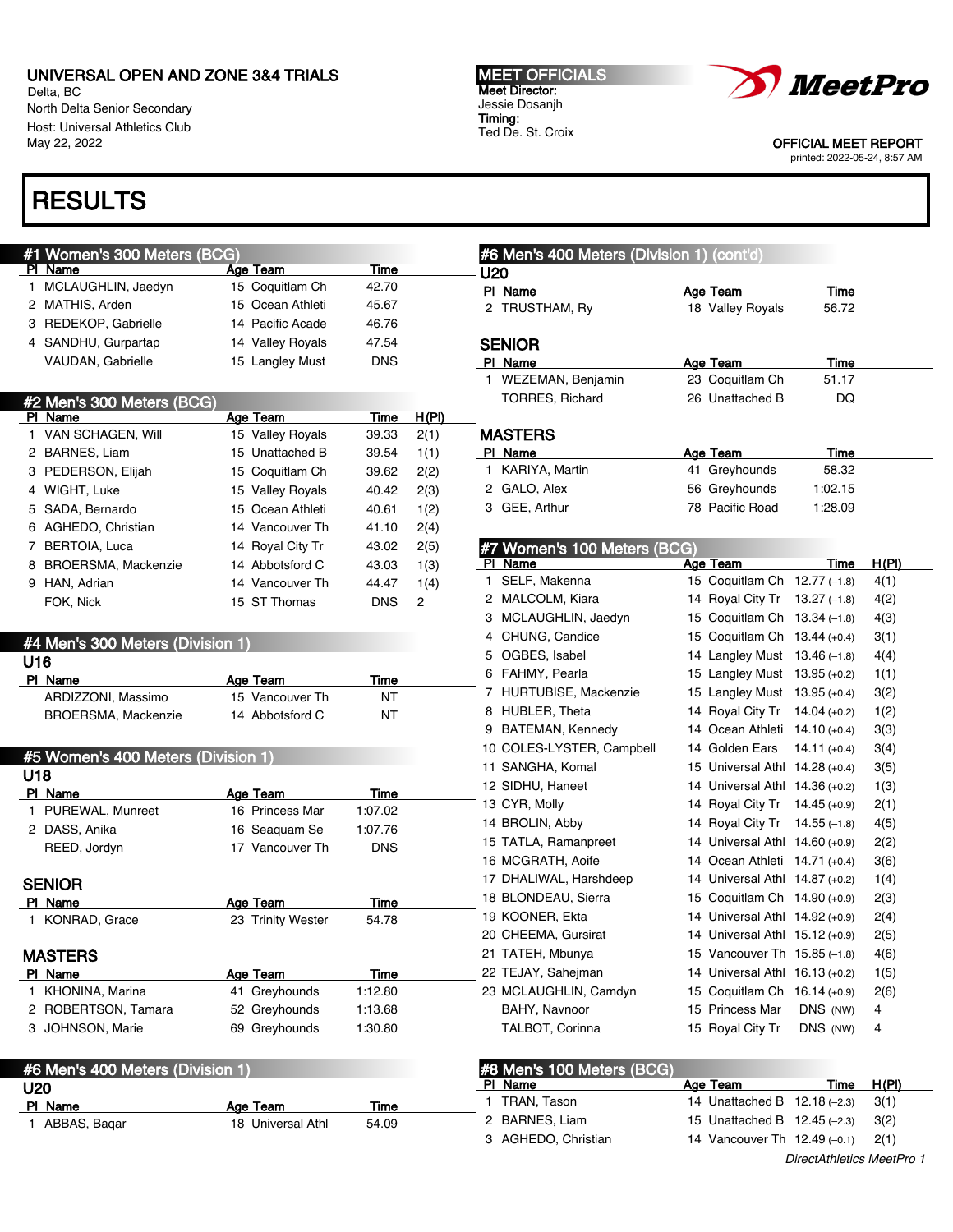Delta, BC North Delta Senior Secondary Host: Universal Athletics Club May 22, 2022

## **RESULTS**

#### #8 Men's 100 Meters (BCG) (cont'd) Age Team Time H(PI)

|   | 4 BHATTACHARYA, Arnav        | 15 Coquitlam Ch    | $12.57(-2.3)$ | 3(3) |
|---|------------------------------|--------------------|---------------|------|
| 5 | RANA, Devanand               | 15 ST Thomas       | $12.61(-2.3)$ | 3(4) |
| 6 | WIRTZ, Thomas                | 15 Vancouver Th    | $12.65(-2.3)$ | 3(5) |
| 7 | LEE, Chun-Hong               | 14 Vancouver Th    | $12.75(-0.1)$ | 2(2) |
| 8 | HALL, Logan                  | 14 Langley Must    | $12.82(-2.3)$ | 3(6) |
| 9 | BOOTH, Evan                  | 14 Valley Royals   | $12.86(-0.1)$ | 2(3) |
|   | 10 MORAN, Ethan              | 14 Vancouver Th    | $12.96(-2.3)$ | 3(7) |
|   | 11 PEDERSON, Elijah          | 15 Coquitlam Ch    | $13.08(-2.3)$ | 3(8) |
|   | 12 FRANSON, Charlie          | 14 Valley Royals   | $13.38(-0.1)$ | 2(4) |
|   | 13 PADDA, Jason              | 15 Universal Athl  | $13.84(-1.9)$ | 1(1) |
|   | 14 HAN, Adrian               | 14 Vancouver Th    | $13.91(-0.1)$ | 2(5) |
|   | 15 AHLUWALIA, Kunwar Navdeep | 15 AirBlastoff Lio | $13.99(-0.1)$ | 2(6) |
|   | 16 SINGH, Harjot             | 14 AirBlastoff Lio | $14.75(-0.1)$ | 2(7) |
|   | 17 FARBRIDGE, Jonathan       | 15 Unattached B    | $14.76(-1.9)$ | 1(2) |
|   | 18 MENGSTAB, Reem            | 14 Princess Mar    | $14.99(-1.9)$ | 1(3) |
|   | 19 VARMA, Rohit              | 14 Princess Mar    | $15.73(-1.9)$ | 1(4) |
|   | 20 BASRA, Kevindeep          | 14 Universal Athl  | $17.23(-1.9)$ | 1(5) |
|   | NAGRA, Sahib                 | 14 Princess Mar    | DNS (NW)      | 1    |

#### #9 Women's 100 Meters (Division 1)  $\overline{U}$

| U16          |                         |                                |          |       | 7 BRENT, Alec           | 16 Burnaby Strid 12.07 (-0.8)  |          | 4(3)         |
|--------------|-------------------------|--------------------------------|----------|-------|-------------------------|--------------------------------|----------|--------------|
|              | PI Name                 | Age Team                       | Time     | H(PI) | 8 MANDIC, Daniel        | 16 Vancouver Th 12.08 (-0.8)   |          | 4(4)         |
|              | JESSE, Olivia           | 15 Valley Royals 14.58 (-1.7)  |          | 1(1)  | 9 MALUNHAO, Daniel      | 17 Ocean Athleti 12.30 (-0.8)  |          | 4(5)         |
|              | 2 NG, Rachelle          | 14 NorWesters T 14.93 (-1.7)   |          | 1(2)  | 10 CHU, Ethan           | 17 Vancouver Th 12.47 (-0.7)   |          | 3(3)         |
|              |                         |                                |          |       | 11 DIZA, David          | 16 Ocean Athleti 12.54 (-0.8)  |          | 4(7)         |
| U18          |                         |                                |          |       | 12 MATTU, Harjas        | 17 Universal Athl 14.27 (-0.4) |          | 1(2)         |
|              | PI Name                 | Age Team                       | Time     | H(PI) |                         |                                |          |              |
| $\mathbf{1}$ | REED, Jordyn            | 17 Vancouver Th 12.48 (-0.3)   |          | 3(2)  | <b>U20</b>              |                                |          |              |
|              | 2 KENNEDY-HAILU, Serena | 17 Coquitlam Ch 12.72 (-0.3)   |          | 3(4)  | PI Name                 | Age Team                       | Time     | <u>H(PI)</u> |
|              | 3 DHANOA, Tanya         | 17 Universal Athl 12.80 (-0.3) |          | 3(5)  | 1 ARMOUR, Cade          | 19 Trinity Wester 11.38 (-1.0) |          | 6(2)         |
|              | 4 MUSONGE, Sanaa        | 16 Valley Royals 13.23 (-0.3)  |          | 3(7)  | 2 ROPS, Max             | 19 Universal Athl 11.47 (-1.0) |          | 6(5)         |
|              | 5 SIDHU, Amrita         | 16 Ocean Athleti 13.74 (+0.7)  |          | 2(2)  | 3 HUYNH, Tom            | 18 Universal Athl 11.85 (-2.0) |          | 5(3)         |
|              | 6 DASS, Anika           | 16 Seaguam Se 14.37 (+0.7)     |          | 2(3)  | 4 JIANG, Jason          | 18 Vancouver Th 12.04 (-1.3)   |          | 7(7)         |
|              | 7 LIMA HUNG, Suemy      | 16 Coquitlam Ch 15.46 (-1.7)   |          | 1(3)  | TRUSTHAM, Ry            | 18 Valley Royals               | DNS (NW) | 3            |
|              |                         |                                |          |       | NISHABOURIAN, Ardalan   | 18 NorWesters T                | DNS (NW) | 4            |
| <b>U20</b>   |                         |                                |          |       |                         |                                |          |              |
|              | PI Name                 | Age Team                       | Time     | H(PI) | <b>SENIOR</b>           |                                |          |              |
|              | 1 CUMMINGS, Jaeland     | 18 Coquitlam Ch 12.33 (-0.3)   |          | 3(1)  | PI Name                 | Age Team                       | Time     | H(PI)        |
|              | 2 HOREL (BIGGS), Kailey | 18 Comox Valley 13.44 (+0.7)   |          | 2(1)  | 1 ELIOPOULOS, Anastas   | 23 Unattached B 11.26 (-1.0)   |          | 6(1)         |
|              |                         |                                |          |       | 2 BLACKMAN JR., Kenny   | 22 Trinity Wester 11.32 (-1.3) |          | 7(3)         |
|              | <b>SENIOR</b>           |                                |          |       | 3 CRUZ, Daniel          | 20 Coquitlam Ch 11.41 (-1.3)   |          | 7(4)         |
|              | PI Name                 | Age Team                       | Time     | H(PI) | 4 WESTBROOK, Calum      | 27 Unattached B 11.45 (-1.0)   |          | 6(3)         |
|              | 1 OLSON, Alina          | 20 Trinity Wester 12.70 (-0.3) |          | 3(3)  | 5 DAVIS, Shemar         | 22 Unattached B 11.46 (-1.3)   |          | 7(5)         |
|              | 2 VOLOSHIN, Diana       | 25 NorWesters T 12.95 (-0.3)   |          | 3(6)  | DHINDSA, Paramveer<br>6 | 24 Universal Athl 11.47 (-1.0) |          | 6(4)         |
|              | SANGHA, Manreet         | 21 Universal Athl              | DNS (NW) | 3     | SANDHU, Mansukh         | 21 Universal Athl 11.49 (-1.0) |          | 6(6)         |
|              |                         |                                |          |       | TOEWS, Jonathan         | 20 Trinity Wester 11.59 (-2.0) |          | 5(1)         |
|              |                         |                                |          |       | FOSTER, Ethan<br>9      | 22 Unattached B 11.59 (-1.0)   |          | 6(7)         |

MEET OFFICIALS Meet Director: Jessie Dosanjh Timing: Ted De. St. Croix

MASTERS

U16

U18

#9 Women's 100 Meters (Division 1) (cont'd)

#10 Men's 100 Meters (Division 1)

PI Name **Age Team** Time H(PI) 1 BUNBURY, Shauna 45 NorWesters T 14.68 (+0.7) 2(4) 2 JOHNSON, Marie 69 Greyhounds 18.08 (–1.7) 1(4) BORTIGNON, Christa 85 Greyhounds DNS (NW) 1

PI Name **Age Team** Time H(PI) 1 LAGA, Marek 14 Royal City Tr 13.65 (–0.7) 3(4) 2 BOPARAI, Uday 14 Universal Athl 14.80 (–0.4) 1(3) ARDIZZONI, Massimo 15 Vancouver Th DNS (NW) 5

PI Name **Age Team** Time H(PI) GRUNINGER, Calib 17 Coquitlam Ch 11.24 (–1.3) 7(1) DULEY, Logan 17 Kajaks Track 11.25 (–1.3) 7(2) CUSTODIO, Matthew 17 Coquitlam Ch 11.60 (–1.0) 6(8) DEDAS, Konstantinos 16 West Vancou 11.68 (–0.8) 4(1) CHUNG, Clarence 17 Vancouver Th 11.68 (–0.1) 2(1) LEE, Chun-Shuo 16 Vancouver Th 12.06 (–0.7) 3(1)



OFFICIAL MEET REPORT printed: 2022-05-24, 8:57 AM

 $\text{red } B$  11.45 (–1.0) 6(3)  $\text{red } B$  11.46 (–1.3) 7(5)

| $\text{Inattached B} \quad 11.59 \, \text{{\small (-1.0)}}$ |                           | 6(7) |
|-------------------------------------------------------------|---------------------------|------|
|                                                             | DirectAthletics MeetPro 2 |      |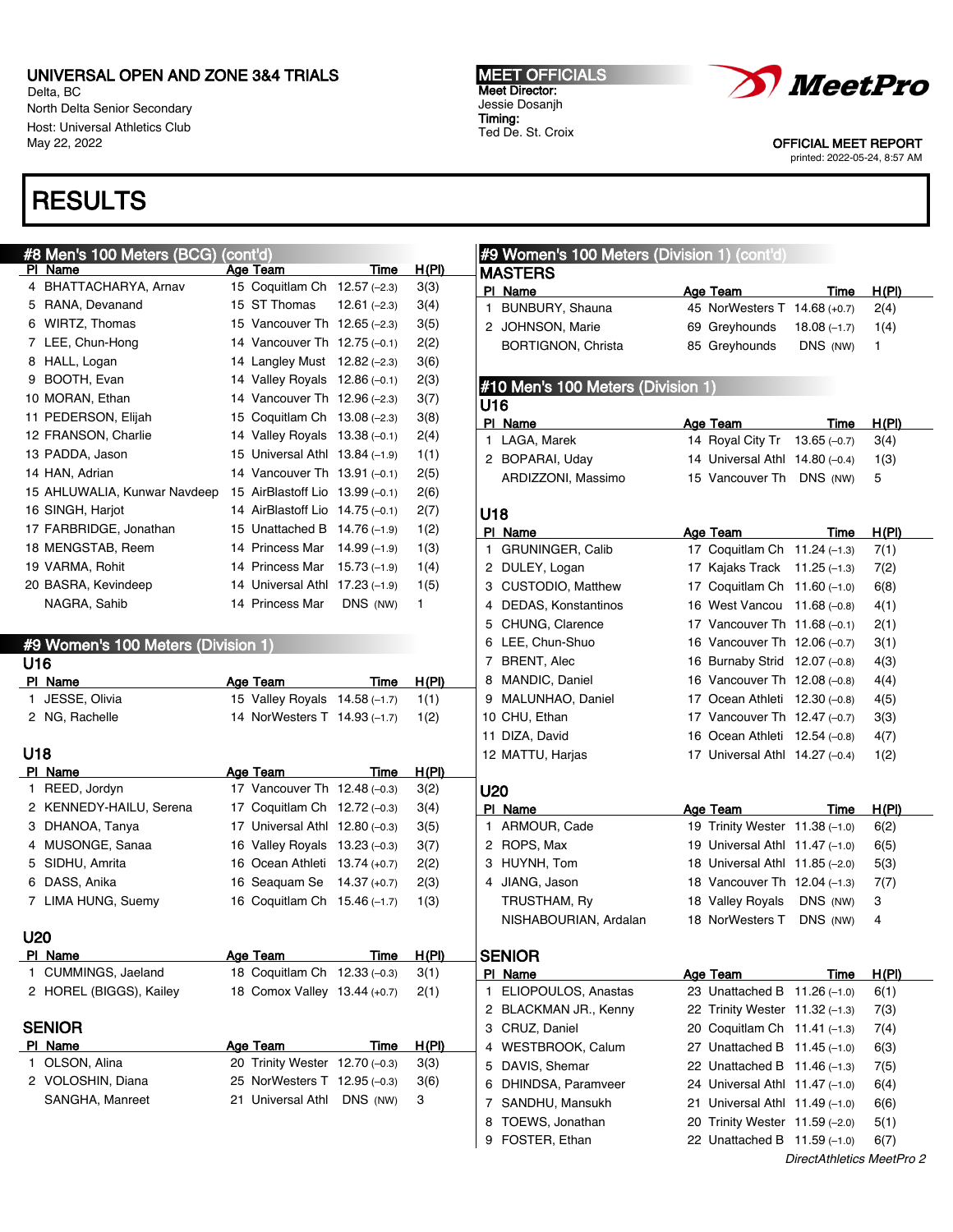Delta, BC North Delta Senior Secondary Host: Universal Athletics Club May 22, 2022

## **RESULTS**

#### #10 Men's 100 Meters (Division 1) (cont'd) **SENIOR** PI Name **Age Team** Age Team Time H(PI) 10 GEORGAS, Constantine 21 Vancouver Th 11.69 (–1.3) 7(6) 11 OSBORNE, Keiran 21 Kajaks Track 11.77 (–2.0) 5(2) 12 ERASO, Diego 22 Chilliwack Tra 11.90 (–2.0) 5(4) 13 ZHOU, Victor 21 Unattached B 11.93 (–0.8) 4(2) 14 ZHANG, Danni 28 Vancouver Th 11.96 (–2.0) 5(5) 15 WANG, Congran 31 Unattached B 12.30 (–0.7) 3(2) 16 GILL, Sunny 31 Unattached B 12.44 (–0.1) 2(3) 17 DHANOYA, Navraj 21 Universal Athl 12.89 (–0.1) 2(4) TJERNAGEL, Benjamin 23 Trinity Wester DQ (NW) 7 BATTH, Akashdeep 21 Universal Athl DQ (NW) 5 KUMAR, Mukesh 27 Ocean Athleti DNS (NW) 1 MOURAD, Omar 26 Okanagan At DNS (NW) 3 YEUNG, Jack 21 Vancouver Th DNS (NW) 3 MASTERS PI Name **Age Team** Time H(PI) 1 CARNATE, Brian 45 Greyhounds 12.22 (–2.0) 5(6) 2 HICKSON, Eamonn 35 West Vancou 12.37 (–0.1) 2(2) 3 YANEZ, Ignacio 41 Unattached B 12.50 (–0.8) 4(6) 4 WALKER, Samuel 51 Greyhounds 12.91 (–0.1) 2(5) 5 DAY, Andrew 47 NorWesters T 12.92 (–0.1) 2(6) 6 GUZMAN, Jay 48 Greyhounds 13.38 (–0.1) 2(7) 7 WOODS, Jorge 63 Unattached B 13.95 (–0.4) 1(1) 8 GEE, Arthur 78 Pacific Road 17.32 (–0.4) 1(4) SMITH, Robert 64 Greyhounds DNS (NW) 1 #11 Women's 800 Meters (Division 1) U16 PI Name **Age Team** Age Team Time 1 VAUDAN, Gabrielle 15 Langley Must 2:44.40 2 VILLARIZA, Maria 14 AirBlastoff Lio 2:45.90 U18 PI Name **Age Team** Time 1 PUREWAL, Munreet 16 Princess Mar 2:40.24 #12 Men's 800 Meters (Division 1) U16 PI Name Age Team Time 1 DETJEN, Kaiden 14 Okanagan At 2:24.23 SANDHU, Arjun 14 Ecole Salish DNS **SENIOR** PI Name **Age Team** Time 1 BOGALE, Kirubel 21 Simon Fraser 1:55.64 #12 Men's 800 Meters (Division 1) (cont'd) MASTERS PI Name Age Team Time 1 BROWN, Matthew 45 Greyhounds 2:17.95 #13 Men's 110m Hurdles (Division 1) 39"/42" U18 Wind: (+0.7) PI Name **Age Team** Time SCHERK, Michael 17 NorWesters T DNS U20 Wind: (+0.7) PI Name **Age Team** Time DUBOUCHET, Raphael 19 NorWesters T DQ #15 Women's 100m Hurdles (Division 1) 30"/33" U18 PI Name **Age Team** Time H(PI) 1 TRESNJO, Marlena 16 NorWesters T 15.58 (+2.2) 1(2) 2 SIMMONS, Lacie 17 Comox Valley 15.97 (+0.4) 2(3) 3 DHANOA, Tanya 17 Universal Athl 16.37 (+0.4) 2(4) 4 SIDHU, Amrita 16 Ocean Athleti 16.59 (+2.2) 1(3) 5 GUPTA, Laura 17 Princess Mar 19.69 (+2.2) 1(5) U20 PI Name **Age Team** Time H(PI) 1 VLAHOVIC, Krysthina 18 Universal Athl 14.69 (+0.4) 2(1) 2 PIRANI, Vanessa 18 Valley Royals 16.93 (+0.4) 2(5) 3 CRESSMAN, Tilda 18 Vancouver Ol 19.16 (+2.2) 1(4) SENIOR PI Name **Age Team** Time H(PI) 1 VOLOSHIN, Diana 25 NorWesters T 14.67 (+2.2) 1(1) 2 HETTINGA, Madelyn 21 Okanagan At 15.94 (+0.4) 2(2) #16 Men's 100m Hurdles (BCG)  $33"$ Wind: (–2.1) PI Name Age Team Time 1 HALL, Logan 14 Langley Must 15.45 2 MORAN, Ethan 14 Vancouver Th 15.88 3 LEE, Chun-Hong 14 Vancouver Th 16.42 4 WIRTZ, Thomas 15 Vancouver Th 16.69 5 SINGH, Ramandeep 14 Princess Mar 19.46 BACHU, Sahib 14 Princess Mar DNS NAGRA, Sahib 14 Princess Mar DNS

MEET OFFICIALS Meet Director: Jessie Dosanjh Timing: Ted De. St. Croix



OFFICIAL MEET REPORT

printed: 2022-05-24, 8:57 AM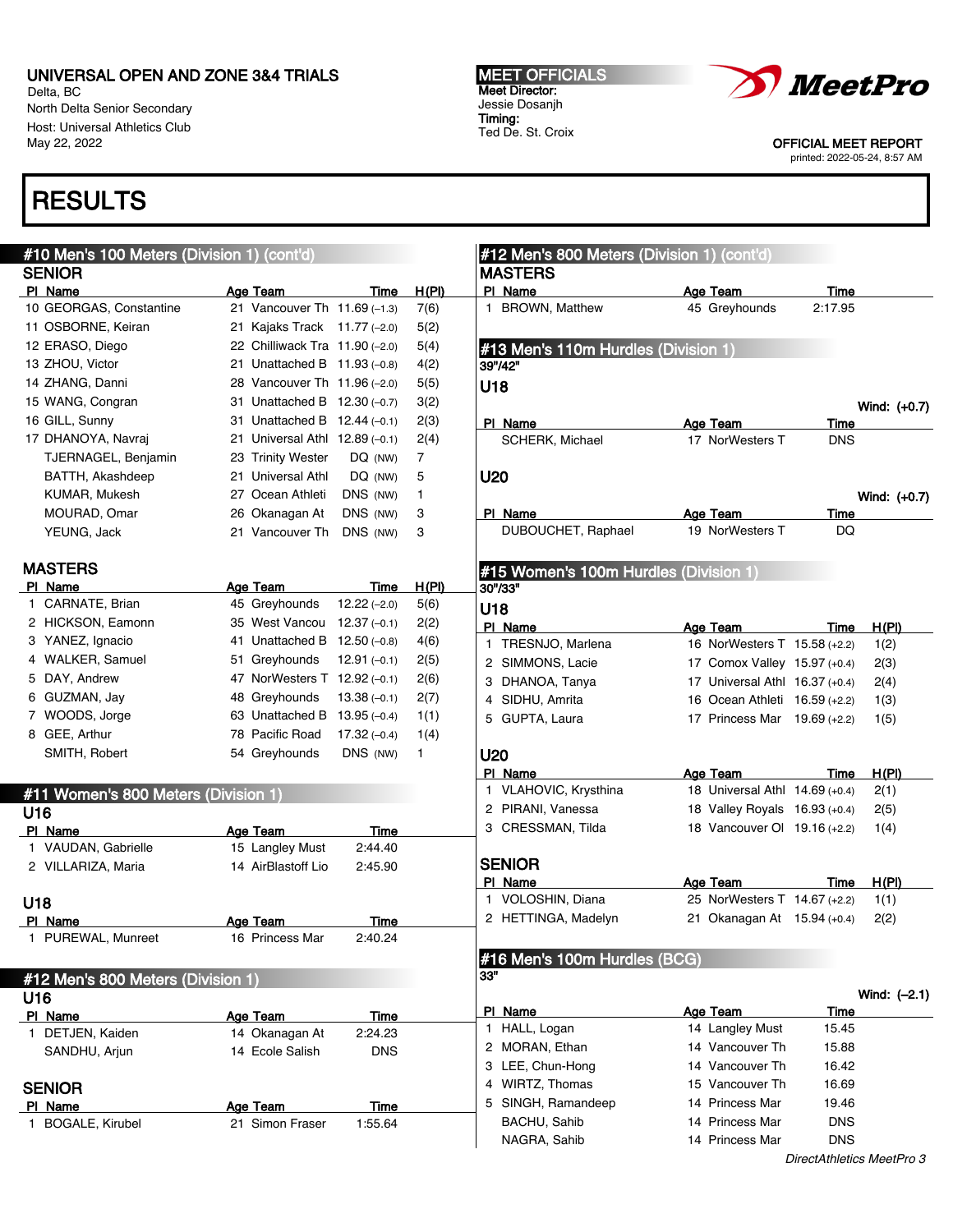Delta, BC North Delta Senior Secondary Host: Universal Athletics Club May 22, 2022

# **RESULTS**

| #17 Women's 80m Hurdles (Division 1)<br>#19 Women's 200 Meters (BCG) (cont'd)<br>PI Name<br>30"<br>Age Team<br>21 BLONDEAU, Sierra<br>15 Coquitlam Ch 31.48 (+0.5)<br>U16<br>22 TEJAY, Sahejman<br>14 Universal Athl 33.80 (-1.8)<br>Wind: (-1.9) | Time          |                      |
|---------------------------------------------------------------------------------------------------------------------------------------------------------------------------------------------------------------------------------------------------|---------------|----------------------|
|                                                                                                                                                                                                                                                   |               |                      |
|                                                                                                                                                                                                                                                   |               | <u>H(PI)</u><br>1(5) |
|                                                                                                                                                                                                                                                   |               | 4(6)                 |
| REDEKOP, Gabrielle<br>14 Pacific Acade                                                                                                                                                                                                            | DNS (NW)      | 3                    |
| PI Name<br>Age Team<br>Time<br>TATEH, Mbunya<br>15 Vancouver Th                                                                                                                                                                                   | DNS (NW)      | 4                    |
| 1 GALIK, Gillian<br>14 Comox Valley<br>14.87                                                                                                                                                                                                      |               |                      |
| SELF, Makenna<br>15 Coquitlam Ch<br>2 WESNER, Maile<br>14 Comox Valley<br>15.70                                                                                                                                                                   | DNS (NW)      | 4                    |
| <b>MASTERS</b>                                                                                                                                                                                                                                    |               |                      |
| #20 Men's 200 Meters (BCG)<br>PI Name<br>Age Team<br>Wind: $(-1.9)$                                                                                                                                                                               | Time          | H(PI)                |
| 1 TRAN, Tason<br>14 Unattached B 24.63 (-0.8)<br>PI Name<br><b>Age Team</b><br><b>Time</b>                                                                                                                                                        |               | 3(1)                 |
| 2 BARNES, Liam<br>15 Unattached B 24.88 (-0.8)<br>1 KHRISANOVA, Marina<br>43 Greyhounds<br>17.82                                                                                                                                                  |               | 3(2)                 |
| 3 RANA, Devanand<br>15 ST Thomas                                                                                                                                                                                                                  | $25.06(-0.8)$ | 3(3)                 |
| 4 AGHEDO, Christian<br>14 Vancouver Th 25.20 (-0.8)                                                                                                                                                                                               |               | 3(4)                 |
| #18 Women's 80m Hurdles (BCG)<br>BHATTACHARYA, Arnav<br>15 Coquitlam Ch 25.37 (-0.8)<br>5                                                                                                                                                         |               | 3(5)                 |
| 30"<br>6 BOOTH, Evan<br>14 Valley Royals 26.47 (-1.4)                                                                                                                                                                                             |               | 2(1)                 |
| Wind: (-3.3)<br>7 BERTOIA, Luca                                                                                                                                                                                                                   |               |                      |
| 14 Royal City Tr 27.10 (-1.4)<br>PI Name<br>Age Team<br>Time                                                                                                                                                                                      |               | 2(2)                 |
| 1 SELF, Delaney<br>15 Coquitlam Ch<br>12.53<br>8 BROERSMA, Mackenzie<br>14 Abbotsford C 27.55 (+0.6)                                                                                                                                              |               | 1(1)                 |
| 14.32<br>9 FRANSON, Charlie<br>2 DHANOA, Gia<br>15 Universal Athl<br>14 Valley Royals 27.56 (-1.4)                                                                                                                                                |               | 2(3)                 |
| 10 AHLUWALIA, Kunwar Navdeep<br>15 AirBlastoff Lio 27.90 (+0.6)<br>3 KHRISANOVA, Svetlana<br>14 Coquitlam Ch<br>14.40                                                                                                                             |               | 1(2)                 |
| 11 PADDA, Jason<br>4 MCKAY, Meagan<br>15 Ocean Athleti<br>15.05<br>15 Universal Athl 28.39 (+0.6)                                                                                                                                                 |               | 1(3)                 |
| 5 MCKAY, Kailey<br>15 Ocean Athleti<br>15.74<br>12 SINGH, Harjot<br>14 AirBlastoff Lio 28.97 (+0.6)                                                                                                                                               |               | 1(4)                 |
| DQ<br>13 FARBRIDGE, Jonathan<br>CYR, Molly<br>14 Royal City Tr<br>15 Unattached B 30.45 (+0.6)                                                                                                                                                    |               | 1(5)                 |
| <b>DNS</b><br>14 VARMA, Rohit<br>TATEH, Mbunya<br>15 Vancouver Th<br>14 Princess Mar 34.19 (+0.6)                                                                                                                                                 |               | 1(6)                 |
| <b>DNS</b><br>TALBOT, Corinna<br>15 Royal City Tr<br>BASRA, Kevindeep<br>14 Universal Athl                                                                                                                                                        | DQ (NW)       | 2                    |
| FOK, Nick<br>15 ST Thomas                                                                                                                                                                                                                         | DNS (NW)      | 2                    |
| BACHU, Sahib<br>14 Princess Mar<br>#19 Women's 200 Meters (BCG)                                                                                                                                                                                   | DNS (NW)      | 2                    |
| PI Name<br>Age Team<br>H(PI)<br>Time<br>WIRTZ, Thomas<br>15 Vancouver Th                                                                                                                                                                          | DNS (NW)      | 3                    |
| 1 OGBES, Isabel<br>14 Langley Must 26.93 (-1.8)<br>4(1)                                                                                                                                                                                           |               |                      |
| 2 MCLAUGHLIN, Jaedyn<br>15 Coquitlam Ch 27.14 (-1.8)<br>4(2)<br>#21 Women's 200 Meters (Division 1)                                                                                                                                               |               |                      |
| 3 MALCOLM, Kiara<br>14 Royal City Tr 27.36 (-1.1)<br>3(1)<br>U16                                                                                                                                                                                  |               |                      |
| 4 SCHOENROTH, Alexis<br>15 Langley Must 27.77 (-1.8)<br>4(3)<br>PI Name<br><b>Age Team</b>                                                                                                                                                        | Time          | <u>H(PI)</u>         |
| 5 CHUNG, Candice<br>15 Coquitlam Ch 28.17 (-1.1)<br>3(2)<br>1 JESSE, Olivia<br>15 Valley Royals 29.82 (-1.4)                                                                                                                                      |               | 1(2)                 |
| 6 DHANOA, Gia<br>15 Universal Athl 28.85 (-1.6)<br>2(1)                                                                                                                                                                                           |               |                      |
| 7 FAHMY, Pearla<br>15 Langley Must 29.32 (+0.5)<br>1(1)<br>U18                                                                                                                                                                                    |               |                      |
| 8 COLES-LYSTER, Campbell<br>14 Golden Ears<br>$29.58(-1.1)$<br>3(3)<br>PI Name<br>Age Team                                                                                                                                                        | Time          | H(PI)                |
| 2(2)<br>1 KENNEDY-HAILU, Serena<br>17 Coquitlam Ch 26.13 (-1.2)<br>9 VAUDAN, Gabrielle<br>15 Langley Must 29.65 (-1.6)                                                                                                                            |               | 3(4)                 |
| 10 SANGHA, Komal<br>15 Universal Athl 29.75 (-1.6)<br>2(3)<br>2 REED, Jordyn<br>17 Vancouver Th 26.31 (-1.2)                                                                                                                                      |               | 3(5)                 |
| 11 BATEMAN, Kennedy<br>14 Ocean Athleti 29.95 (-1.1)<br>3(4)<br>3 MUSONGE, Sanaa<br>16 Valley Royals 27.32 (-1.8)                                                                                                                                 |               | 2(1)                 |
| 12 BROLIN, Abby<br>14 Royal City Tr<br>4 TRESNJO, Marlena<br>$30.00(-1.6)$<br>2(4)<br>16 NorWesters T 28.00 (-1.8)                                                                                                                                |               | 2(4)                 |
| 5 HAMADA, Kaiya<br>13 SANDHU, Gurpartap<br>14 Valley Royals 30.01 (-1.6)<br>17 Kajaks Track 28.68 (-1.8)<br>2(5)                                                                                                                                  |               | 2(6)                 |
| 16 Coquitlam Ch 31.75 (-1.4)<br>14 HUBLER, Theta<br>14 Royal City Tr<br>6 LIMA HUNG, Suemy<br>$30.13(-1.6)$<br>2(6)                                                                                                                               |               | 1(5)                 |
| 15 MCGRATH, Aoife<br>14 Ocean Athleti<br>$30.28(-1.8)$<br>4(4)                                                                                                                                                                                    |               |                      |
| U20<br>16 TATLA, Ramanpreet<br>14 Universal Athl 30.34 (-1.1)<br>3(5)                                                                                                                                                                             |               |                      |
| PI Name<br>Age Team<br>17 CHEEMA, Gursirat<br>14 Universal Athl 30.68 (+0.5)<br>1(2)                                                                                                                                                              | <u>Time</u>   | H(PI)                |
| 1 CUMMINGS, Jaeland<br>18 Coquitlam Ch 25.81 (-1.2)<br>18 DHALIWAL, Harshdeep<br>14 Universal Athl 30.81 (-1.8)<br>4(5)                                                                                                                           |               | 3(2)                 |
| 2 HOREL (BIGGS), Kailey<br>18 Comox Valley 27.71 (-1.8)<br>19 MCKAY, Meagan<br>15 Ocean Athleti<br>$30.85 (+0.5)$<br>1(3)                                                                                                                         |               | 2(2)                 |
| 3 PIRANI, Vanessa<br>18 Valley Royals 28.58 (-1.4)<br>20 MCKAY, Kailey<br>15 Ocean Athleti 31.04 (+0.5)<br>1(4)                                                                                                                                   |               | 1(1)                 |

Ted De. St. Croix



OFFICIAL MEET REPORT

printed: 2022-05-24, 8:57 AM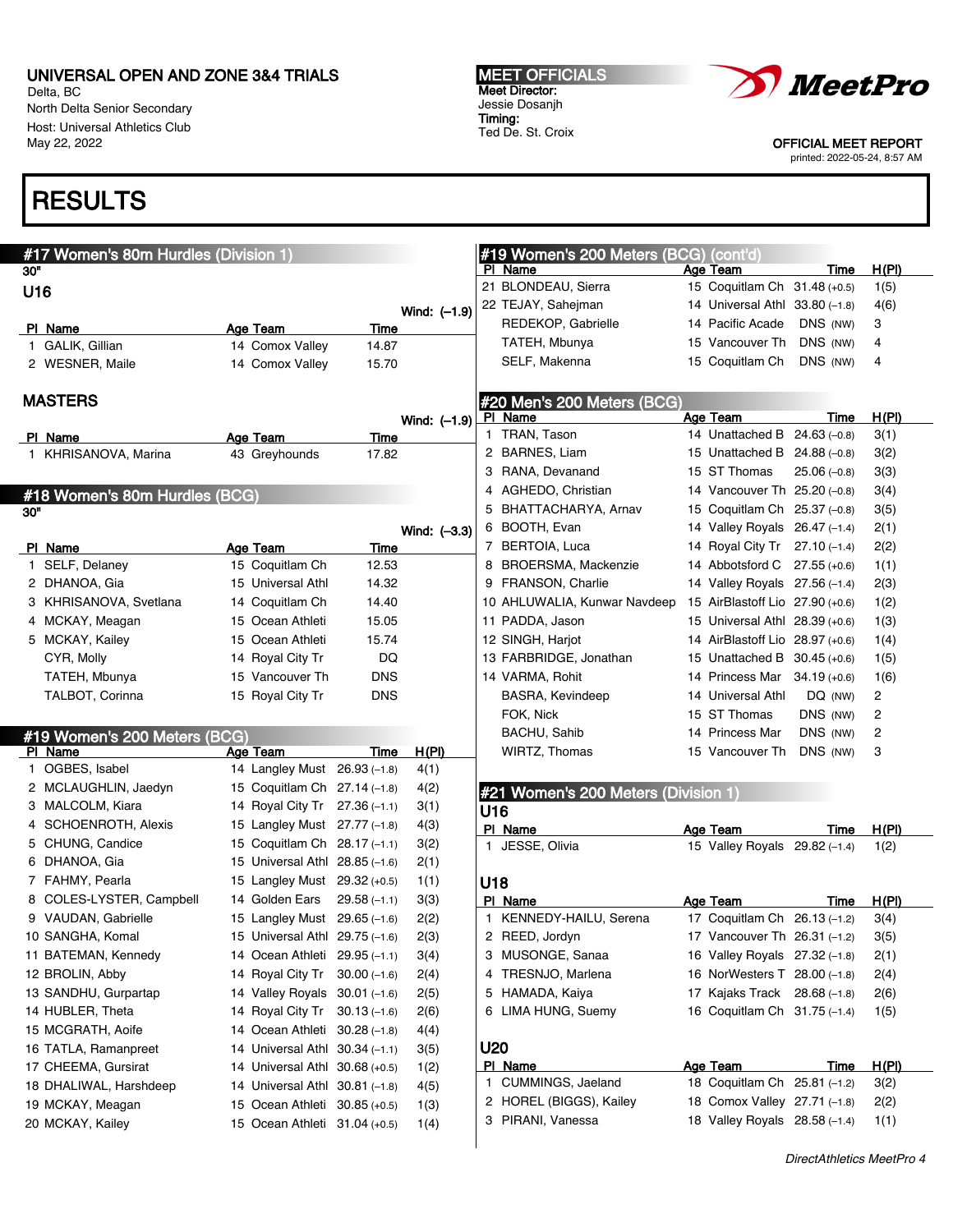4 WESTBROOK, Calum 27 Unattached B 22.56 (+0.0) 6(4)

Delta, BC North Delta Senior Secondary Host: Universal Athletics Club May 22, 2022

# RESULTS

#### #21 Women's 200 Meters (Division 1) (cont'd) **SENIOR** PI Name **Age Team** Age Team Time H(PI) 1 KONRAD, Grace 23 Trinity Wester 24.55 (–1.2) 3(1) 2 WILEY, Sheleena 20 Trinity Wester 26.07 (–1.2) 3(3) 3 VOLOSHIN, Diana 25 NorWesters T 26.68 (–1.2) 3(6) 4 FONSECA MORENO, Ana 22 Trinity Wester 27.73 (–1.8) 2(3) 5 HETTINGA, Madelyn 21 Okanagan At 28.22 (–1.8) 2(5) OLSON, Alina 20 Trinity Wester DNS (NW) 3 MASTERS PI Name **Age Team** Time H(PI) 1 BUNBURY, Shauna 45 NorWesters T 30.26 (–1.4) 1(3) 2 ROBERTSON, Tamara 52 Greyhounds 31.66 (–1.4) 1(4) BORTIGNON, Christa 85 Greyhounds DNS (NW) 1 #22 Men's 200 Meters (Division 1) U16 PI Name **Age Team** Time H(PI) 1 GARDIYA, Enidu 15 Universal Athl 24.90 (+0.1) 2(2) 2 DERVINA, Drin 14 Burnaby Strid 25.94 (+0.1) 2(4) 3 LAGA, Marek 14 Royal City Tr 27.84 (+0.1) 3(6) DETJEN, Kaiden 14 Okanagan At DNS (NW) 2 U18 PI Name **Age Team** Age Team Time H(PI) 1 DEDAS, Konstantinos 16 West Vancou 23.48 (–0.2) 4(1) 2 SILVA, Ranuga 17 Ocean Athleti 24.17 (–0.2) 4(4) 3 MANDIC, Daniel 16 Vancouver Th 24.64 (–0.2) 4(5) 4 MALUNHAO, Daniel 17 Ocean Athleti 24.96 (+0.1) 3(2) 5 BRENT, Alec 16 Burnaby Strid 25.07 (+0.1) 3(3) 6 DIZA, David 16 Ocean Athleti 25.64 (–0.2) 4(7) LIBERMAN, Strachan 17 Coquitlam Ch DNS (NW) 4 U20 PI Name **Age Team** Time H(PI) 1 ARMOUR, Cade 19 Trinity Wester 22.59 (+0.7) 5(1) 2 HUYNH, Tom 18 Universal Athl 23.12 (+0.1) 3(1) 3 NISHABOURIAN, Ardalan 18 NorWesters T 23.66 (+0.7) 5(5) 4 ABBAS, Baqar 18 Universal Athl 23.87 (+0.1) 2(1) 5 JIANG, Jason 18 Vancouver Th 24.48 (+0.7) 5(8) 6 TRUSTHAM, Ry 18 Valley Royals 25.61 (–0.2) 4(6) **SENIOR** PI Name **Age Team** Time H(PI) 1 DAVIS, Shemar 22 Unattached B 22.15 (+0.0) 6(1) 2 TJERNAGEL, Benjamin 23 Trinity Wester 22.24 (+0.0) 6(2) 3 BLACKMAN JR., Kenny 22 Trinity Wester 22.26 (+0.0) 6(3) #22 Men's 200 Meters (Division 1) (cont'd) SENIOR PI Name **Age Team** Time H(PI) 5 BATTH, Akashdeep 21 Universal Athl 22.61 (+0.7) 5(2) 6 CRUZ, Daniel 20 Coquitlam Ch 22.71 (+0.0) 6(5) 7 GEORGAS, Constantine 21 Vancouver Th 22.97 (+0.0) 6(6) 8 DHINDSA, Paramveer 24 Universal Athl 23.04 (+0.0) 6(7) 9 SANDHU, Mansukh 21 Universal Athl 23.20 (+0.0) 6(8) 10 TOEWS, Jonathan 20 Trinity Wester 23.26 (+0.7) 5(3) 11 OSBORNE, Keiran 21 Kajaks Track 23.64 (+0.7) 5(4) 12 ZHANG, Danni 28 Vancouver Th 23.75 (–0.2) 4(2) 13 ERASO, Diego 22 Chilliwack Tra 23.80 (+0.7) 5(6) 14 TAYLOR, Nick 26 Coquitlam Ch 23.81 (+0.7) 5(7) 15 ZHOU, Victor 21 Unattached B 24.13 (–0.2) 4(3) 16 MURRAY, David 24 Valley Royals 25.10 (+0.1) 3(4) MOURAD, Omar 26 Okanagan At DNS (NW) 3 YEUNG, Jack 21 Vancouver Th DNS (NW) 3 MASTERS PI Name **Age Team** Age Team Time H(PI) 1 YANEZ, Ignacio 41 Unattached B 25.27 (+0.1) 3(5) 2 WALKER, Samuel 51 Greyhounds 25.87 (+0.1) 2(3) 3 HICKSON, Eamonn 35 West Vancou 26.22 (+0.6) 1(1) 4 WOODS, Jorge 63 Unattached B 28.77 (+0.6) 1(2) 5 DAVY, Brent 67 Greyhounds 30.36 (+0.6) 1(3) 6 GEE, Arthur 78 Pacific Road 38.67 (+0.6) 1(4) SMITH, Robert 64 Greyhounds DNS (NW) 2 DAY, Andrew **47 NorWesters T** DNS (NW) 2 #23 Women's 2000 Meters (BCG) Age Team Time 1 EPP, Madelyn 14 Valley Royals 7:24.64 2 BUITELAAR, Adrianna 14 Valley Royals 7:29.24 3 MATHIS, Arden 15 Ocean Athleti 7:47.13 4 OSTROSSER, Chloe 14 Ocean Athleti 8:23.48 #24 Men's 2000 Meters (BCG)<br>PL Name Age Team Time 1 SNYMAN, Stephanus 15 Ocean Athleti 5:55.01 2 CLARKE, Elijah 14 Vancouver Th 6:11.86 3 NAKANISHI, Arata 15 Valley Royals 6:13.10 4 VAN SCHAGEN, Will 15 Valley Royals 6:13.20 5 SIMMONDS, Riley 14 Valley Royals 6:18.00 6 SANDHU, Arjun 14 Ecole Salish 6:25.09 7 BLAKE, Ethan 15 Coquitlam Ch 6:43.86 8 PANNU, Armaan 15 Coastal Track 7:05.56 9 BARRETT, Asher 14 Coquitlam Ch 7:06.37 SADA, Bernardo 15 Ocean Athleti DNS

MEET OFFICIALS Meet Director: Jessie Dosanjh Timing: Ted De. St. Croix



OFFICIAL MEET REPORT printed: 2022-05-24, 8:57 AM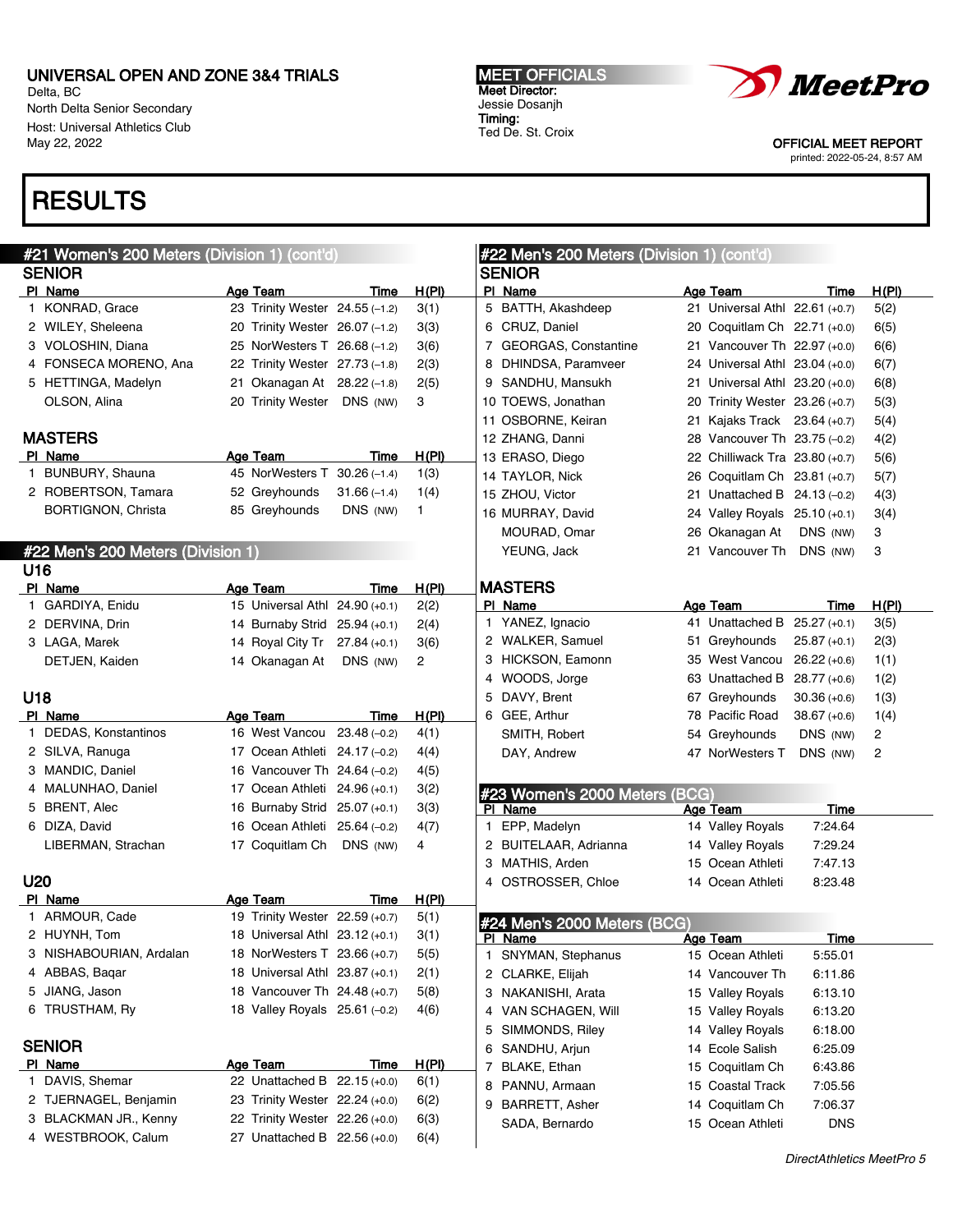Delta, BC North Delta Senior Secondary Host: Universal Athletics Club May 22, 2022

# RESULTS

#### #26 Men's 1500 Meters (Division 1) MASTERS Pl Name Age Team Time 1 CRESSMAN, Dave 54 Unattached B 4:57.35 TITOV, Mikhail 54 Ocean Athleti DNS #27 Women's 300m Hurdles (BCG) 30" PI Name **Age Team** Time TATEH, Mbunya 15 Vancouver Th DNS SCHOENROTH, Alexis 15 Langley Must NT SELF, Delaney 15 Coquitlam Ch NT #28 Men's 300m Hurdles (BCG) Age Team Time 1 WIGHT, Luke 15 Valley Royals 46.75 2 MORAN, Ethan 14 Vancouver Th 48.25 3 HAN, Adrian 14 Vancouver Th 50.82 #29 Women's 300m Hurdles (Division 1) 30" U16 PI Name **Age Team** Time 1 GALIK, Gillian 14 Comox Valley 53.98 2 WESNER, Maile 14 Comox Valley 54.97 #30 Men's 300m Hurdles (Division 1) 27" MASTERS PI Name **Age Team** Time 1 GEE, Arthur 78 Pacific Road 1:19.20 #31 Women's 400m Hurdles (Division 1) 30" U18 PI Name Age Team Time 1 SIMMONS, Lacie 17 Comox Valley 1:13.80 U20 PI Name **Age Team** Time PIRANI, Vanessa 18 Valley Royals DNS **SENIOR** PI Name **Age Team** Time 1 WICKRAMAARACHCHI, Prabh 20 Universal Athl 1:06.19 #32 Men's 400m Hurdles (Division 1) 33"/36" U20 PI Name Age Team Time 1 DUBOUCHET, Raphael 19 NorWesters T 1:01.60 SENIOR PI Name Age Team Time 1 AYESU-ATTAH, Benjamin 29 Coquitlam Ch 54.54 2 MCKAY, Fraser 20 Universal Athl 1:01.94 #33 Women's High Jump (Division 1) U16 PI Name Mark Age Team Mark 1 MCKAY, Meagan 15 Ocean Athleti 1.45m 2 OSTROSSER, Chloe 14 Ocean Athleti 1.45m 3 TINSLEY, Emily 14 Valley Royals 1.40m 4 VAUDAN, Gabrielle 15 Langley Must 1.30m HURTUBISE, Mackenzie 15 Langley Must NH U18 PI Name **Age Team** Mark 1 TRESNJO, Marlena 16 NorWesters T 1.50m BRUNORO, Maiya 16 Langley Must NH U20 PI Name **Age Team** Mark 1 CRESSMAN, Tilda 18 Vancouver Ol 1.25m **SENIOR** PI Name Mark Age Team Mark 1 KAWAI, Julie 22 Vancouver Th 1.65m 2 KARIYA, Claire 24 Greyhounds 1.50m MASTERS PI Name Age Team Mark 1 BUNBURY, Shauna 45 NorWesters T 1.15m #34 Men's High Jump (Division 1) U16 PI Name Age Team Mark 1 LEE, Chun-Hong 14 Vancouver Th 1.60m BARNES, Liam 15 Unattached B NH U18 PI Name Age Team Mark 1 BRENT, Alec 16 Burnaby Strid 1.85m 2 LEE, Chun-Shuo 16 Vancouver Th 1.80m 3 PILGRIM, Oswin 17 Unattached 1.60m

MEET OFFICIALS Meet Director: Jessie Dosanjh Timing: Ted De. St. Croix



OFFICIAL MEET REPORT printed: 2022-05-24, 8:57 AM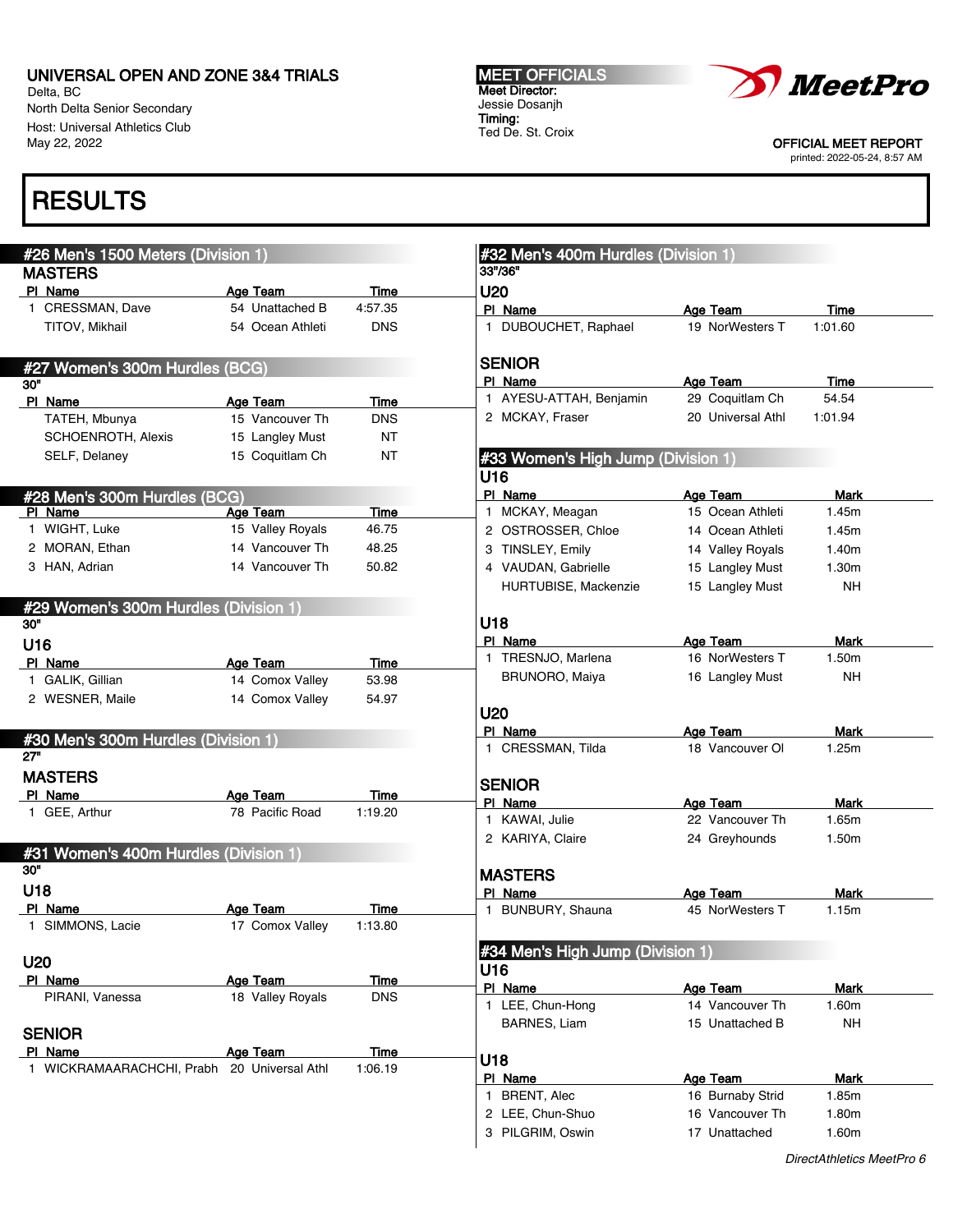Delta, BC North Delta Senior Secondary Host: Universal Athletics Club May 22, 2022

## RESULTS

#### #34 Men's High Jump (Division 1) (cont'd) **SENIOR** PI Name **Age Team** Mark 1 VANDERZEE, Noel 23 Kajaks Track 2.10m 2 CHATTEN, Eric 25 Kajaks Track 2.10m MASTERS PI Name **Age Team** Mark 1 GEE, Arthur 78 Pacific Road 1.05m #35 Women's Long Jump (Division 1) U16 PI Name Age Team Mark F(PI) 1 WILLIS, Avery 15 Okanagan At 4.80m (+0.0) 2(4) 2 VAUDAN, Gabrielle 15 Langley Must 4.41m (–0.8) 1(1) 3 SANDHU, Gurpartap 14 Valley Royals 4.17m (–1.2) 2(8) 4 COLES-LYSTER, Campbell 14 Golden Ears 4.05m (+0.0) 2(9) 5 MCKAY, Meagan 15 Ocean Athleti 4.03m (–1.1) 1(2) 6 JESSE, Olivia 15 Valley Royals 3.91m (+0.1) 1(4) 7 NG, Rachelle 14 NorWesters T 3.79m (–1.5) 1(6) 8 MCKAY, Kailey 15 Ocean Athleti 3.75m (–1.0) 1(7) 9 KOONER, Ekta 14 Universal Athl 3.70m (–0.1) 1(8) 10 SANGHA, Shehneet 14 Universal Athl 3.66m (+0.5) 1(10) 11 TINSLEY, Emily 14 Valley Royals 3.62m (+1.1) 2(11) 12 AULAKH, Japneet 14 Universal Athl 3.30m (–1.8) 1(11) TALBOT, Corinna 15 Royal City Tr NM (NW) 2 U18 PI Name **Age Team** Mark F(PI) 1 SIDHU, Amrita 16 Ocean Athleti 4.35m (–1.8) 2(5) 2 DASS, Anika 16 Seaquam Se 3.96m (+1.4) 1(3) 3 GUPTA, Laura 17 Princess Mar 3.85m (–2.1) 1(5) 4 JAWANDA, Karmen 17 Universal Athl 3.68m (+0.0) 1(9) REED, Jordyn 17 Vancouver Th NM (NW) 2 U20 PI Name Age Team Mark F(PI) 1 AULAKH, Anureet 18 Universal Athl 4.21m (–2.9) 2(7) 2 CRESSMAN, Tilda 18 Vancouver Ol 3.87m (+0.0) 2(10) 3 BANGAR, Amrita 18 Princess Mar 2.85m (–1.7) 1(13) **SENIOR** PI Name **Age Team** Mark F(PI) 1 KAWAI, Julie 22 Vancouver Th 5.38m (–2.3) 2(1) 2 WILEY, Sheleena 20 Trinity Wester 5.07m (–1.4) 2(2) 3 HETTINGA, Madelyn 21 Okanagan At 4.85m (+0.0) 2(3) #35 Women's Long Jump (Division 1) (cont'd) MASTERS Pl Name Age Team Mark F(Pl) 1 BUNBURY, Shauna 45 NorWesters T 4.34m (+0.0) 2(6) 2 BORTIGNON, Christa 85 Greyhounds 3.01m (–1.9) 1(12) #36 Men's Long Jump (Division 1) U16 PI Name Age Team Mark 1 LEE, Chun-Hong 14 Vancouver Th 5.40m (–1.6) 2 LAGA, Marek 14 Royal City Tr 4.44m (–1.5) 3 FRANSON, Charlie 14 Valley Royals 4.29m (+1.7) 4 FARBRIDGE, Jonathan 15 Unattached B 4.01m (+0.2) 5 MENGSTAB, Reem 14 Princess Mar 3.87m (+0.0) 6 DETJEN, Kaiden 14 Okanagan At 3.86m (+0.3) U18 PI Name **Age Team** Mark 1 SILVA, Ranuga 17 Ocean Athleti 5.42m (+0.3) 2 BRENT, Alec 16 Burnaby Strid 5.23m (-1.3) 3 DUMONT, Brayden 16 Elgin Park Se 4.90m (+1.0) U20 PI Name **Age Team** Mark 1 MUNRO, Nicholas 19 Vancouver Th 6.36m (–0.6) 2 ARORA, Tanish 18 Princess Mar 4.49m (+0.0) **SENIOR** PI Name Age Team Mark 1 KUZYK, Zack 23 Unattached B 6.55m (+0.1) 2 FOSTER, Ethan 22 Unattached B 6.38m (+0.2) **MASTERS** PI Name **Age Team** Mark 1 GEE, Arthur 78 Pacific Road 3.29m (+1.3) #37 Women's Triple Jump (Division 1) U16 PI Name **Age Team** Mark 1 WILLIS, Avery 15 Okanagan At 9.72m (+0.0) U18 PI Name Age Team Mark 1 PUREWAL, Munreet 16 Princess Mar 10.21m (+0.0) REED, Jordyn 17 Vancouver Th NM (NW) **SENIOR** PI Name Age Team Mark 1 NETTEY, Sabrina 32 Universal Athl 12.04m (+0.2)

MEET OFFICIALS Meet Director: Jessie Dosanjh Timing: Ted De. St. Croix



OFFICIAL MEET REPORT printed: 2022-05-24, 8:57 AM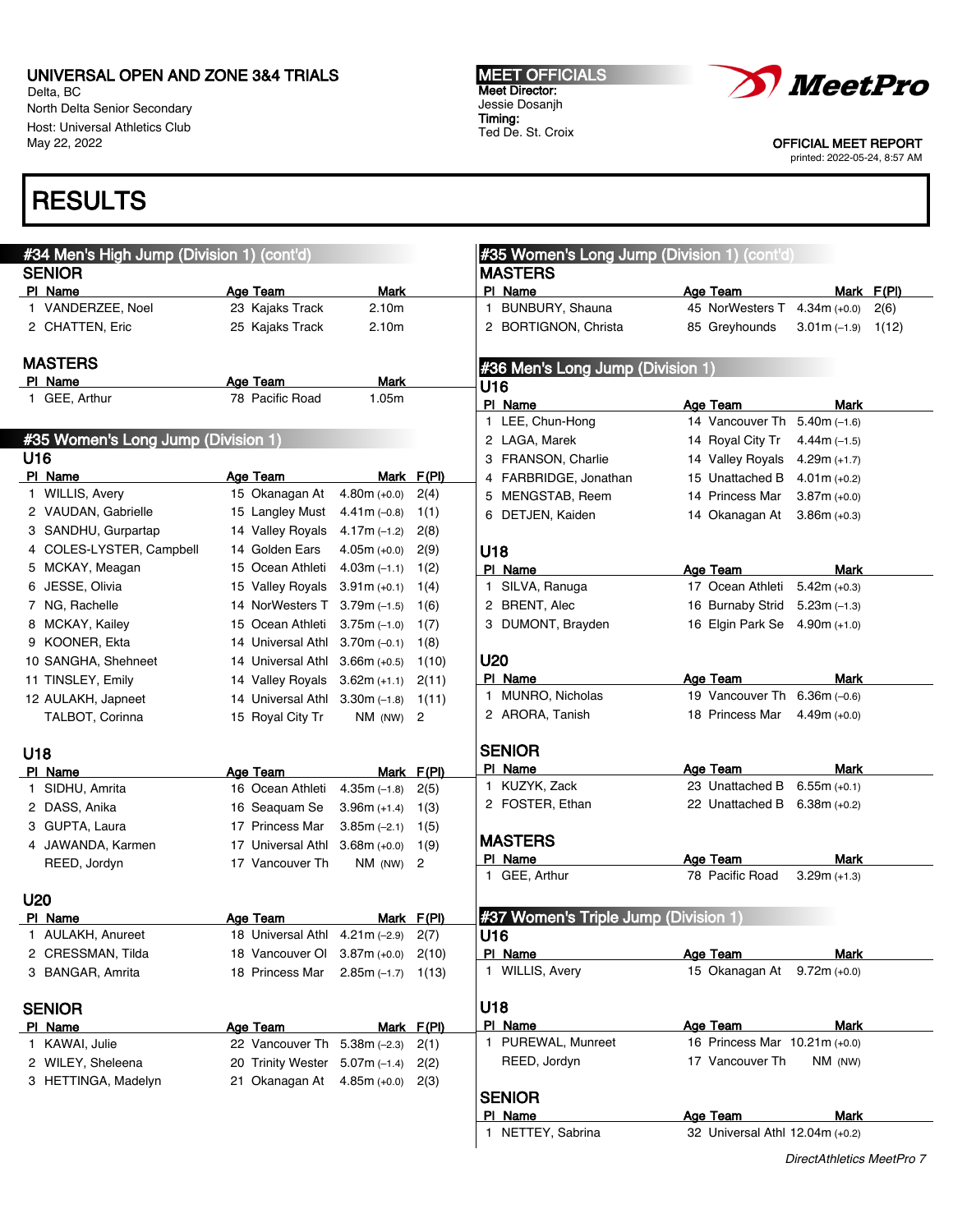#37 Women's Triple Jump (Division 1) (cont'd)

#38 Men's Triple Jump (Division 1)

#39 Women's Triple Jump (BCG)

#40 Men's Triple Jump (BCG)

#41 Women's Discus (BCG)

1KG

PI Name **Age Team** Mark 2 DICKINSON, Makayla 20 Athletics Vict 11.11m (+1.4)

PI Name **Age Team** Mark 1 BUNBURY, Shauna 45 NorWesters T 8.63m (–0.1)

PI Name **Age Team** Mark 1 IRISH, Lauchlan 19 Athletics Vict 14.14m (+0.3)

PI Name **Age Team** Mark 1 KUZYK, Zack 23 Unattached B 12.58m (–0.7) KUZYK, Nick 21 Unattached B NM (NW)

PI Name **Age Team** Mark 1 GEE, Arthur 78 Pacific Road 6.63m (–0.2)

 AULAKH, Japneet 14 Universal Athl 8.14m (+0.0) SANGHA, Shehneet 14 Universal Athl 8.01m (+0.0) KOONER, Ekta 14 Universal Athl 7.44m (–0.1) TATEH, Mbunya 15 Vancouver Th NM (NW)

 WIRTZ, Thomas 15 Vancouver Th 11.82m (–1.0) 2 MORAN, Ethan 14 Vancouver Th 10.59m (+1.8) BOOTH, Evan 14 Valley Royals 10.39m (+0.0) WIGHT, Luke 15 Valley Royals 10.25m (+0.0)

PI Name **Age Team** Mark 1 PHANGURA, Talia 14 Unattached B 34.16m 2 MANDER, Gurleen 15 Unattached B 32.91m 3 MCKAY, Kailey 15 Ocean Athleti 25.34m 4 DOSANJH, Randeep 15 Unattached B 23.24m 5 REYNOLDS, Ava 14 Abbotsford C 18.83m 6 SCOATES, Maria 14 Holy Cross R 15.52m 7 VAUDAN, Gabrielle 15 Langley Must 12.73m SHARMA, Umang 14 Princess Mar NM TATEH, Mbunya 15 Vancouver Th NM

Age Team Mark

Age Team Mark

Delta, BC North Delta Senior Secondary Host: Universal Athletics Club May 22, 2022

# RESULTS

**SENIOR** 

MASTERS

U20

SENIOR

MASTERS

MEET OFFICIALS Meet Director: Jessie Dosanjh Timing: Ted De. St. Croix

#42 Men's Discus (BCG)

#43 Women's Discus (Division 1)

#44 Men's Discus (Division 1)

PI Name Age Team Mark 1 ANSELL, Aidan 15 Valley Royals 40.49m 2 LONGLEY, Chase 14 Kajaks Track 37.78m 3 KAILA, Janek 15 New Westmin 29.30m 4 SANDHU, Gurmehar 15 Unattached 23.28m 5 VARMA, Rohit 14 Princess Mar 19.40m FRANSON, Charlie 14 Valley Royals NM

PI Name Mark Age Team Mark 1 WILLIS, Avery 15 Okanagan At 27.14m 2 NG, Rachelle 14 NorWesters T 17.08m

PI Name Age Team Mark 1 GUPTA, Laura 17 Princess Mar 19.70m

PI Name Age Team Mark 1 DETJEN, Kaiden 14 Okanagan At 28.85m

PI Name Mark Age Team Mark 1 SIDHU, Arman 17 Princess Mar 22.14m

PI Name **Age Team** Mark 1 OGBEIWI, Michael 18 Kamloops 28.15m 2 ARORA, Tanish 18 Princess Mar 21.74m

PI Name Age Team Mark<br>1 EQSTER Fiber 22 Upstrephot B 21.02m

1KG

1KG U16

U18

1KG-2KG U16

U18

U20

SENIOR



OFFICIAL MEET REPORT printed: 2022-05-24, 8:57 AM

| 1 FOSTER, Ethan   | 22 Unattached B | 31.02m |
|-------------------|-----------------|--------|
| <b>MASTERS</b>    |                 |        |
|                   |                 |        |
| PI Name           | Age Team        | Mark   |
| 1 KOSIERB, Marcel | 65 Greyhounds   | 39.13m |